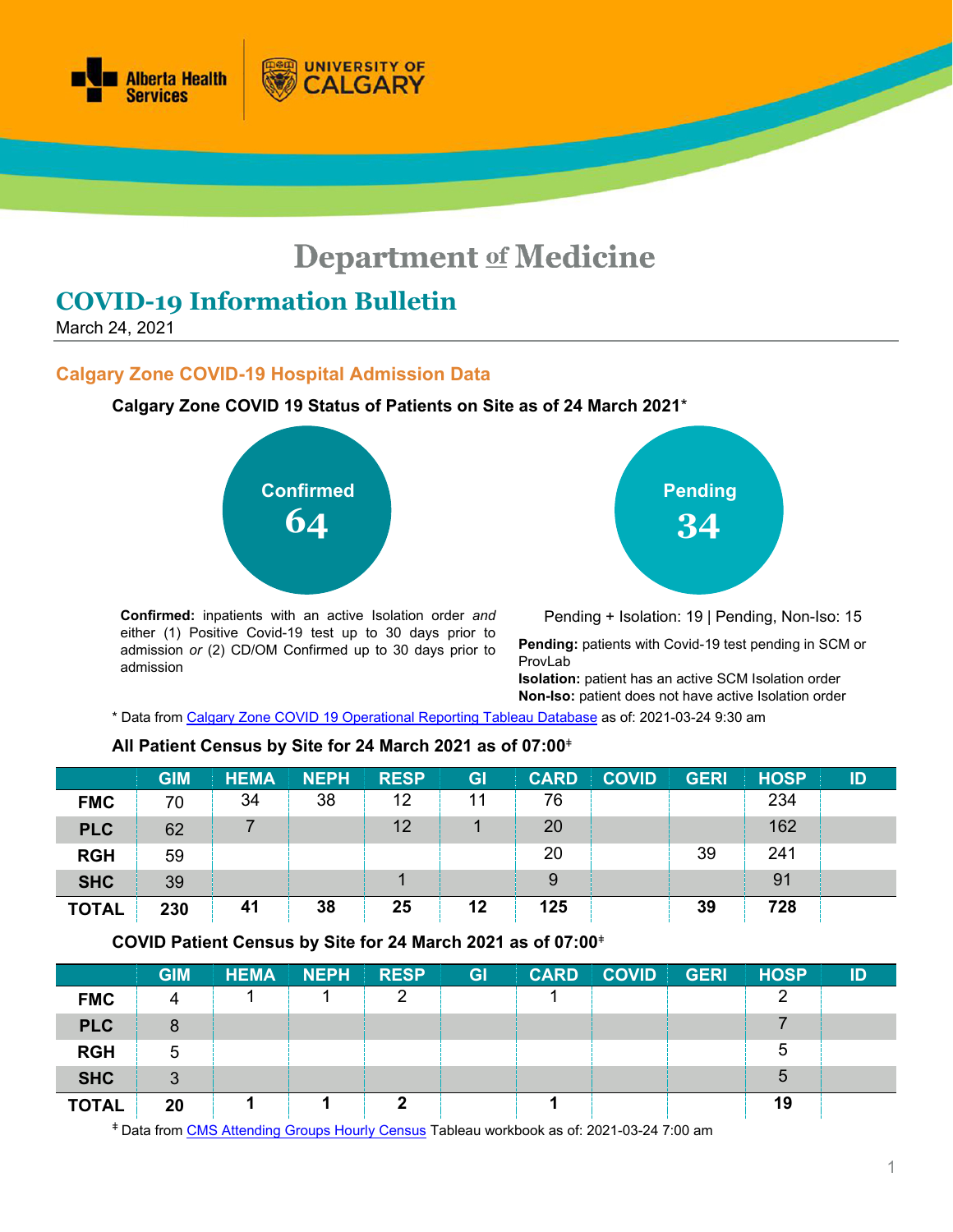## **COVID-19 Outbreaks**

## **Zone Outbreak Summary for 24 March 2021**

- Acute Care: 1
- Long Term Care: 9
- Correctional Facility: 3
- Community: 6
- Other: 5

## **FMC**

- Units on outbreak: **0**
- Units on watch: **0**

#### **PLC**

- Units on outbreak: **0**
- Units on watch: **0**

## **RGH**

- Units on outbreak: **0**
- Units on watch: **0**

#### **SHC**

- Units on outbreak: **0**
- Units on watch: **0**

#### **AMH**

- Units on outbreak: **0**
- Units on watch: **0**

#### **Rural**

• Sites on outbreak: **1** (Strathmore DHS)

## **Senior's Health Update**

• Sites on outbreak: **9**

## **COVID-19: Vaccination Update**

For more information: [COVID-19 Vaccine Program](https://www.alberta.ca/covid19-vaccine.aspx?utm_source=bing&utm_medium=cpc&utm_campaign=Vaccines%20Campaign%20-%20Search&utm_term=alberta%20vaccine&utm_content=General) | [Health Professional Immunization Information](https://insite.albertahealthservices.ca/tools/Page25471.aspx)

## **COVID-19 Variants of Concern and Evolving COVID-19 Management**

While we continue to be encouraged with improvements in outbreaks and watch situations in acute and continuing care, and the mounting evidence of effectiveness of vaccination in preventing severe disease and hospitalization, all parties are watching closely to understand the impact of Variants of Concern (VOCs) of COVID-19 which may have shorter incubation periods, higher infectivity, and higher virulence.

Specific guidelines regarding the management of potential VOCs in continuing and acute care are being actively developed. In the interim, the confirmed presence of VOCs in the Calgary Zone reinforce the need for ongoing vigilance with adherence to public health measures and flawless use of PPE. Vaccination against COVID-19, while effective against development of symptomatic and severe illness, does not impact the need for PPE use and strict adherence to public health protocols.

Interactive Variants Data: [https://www.alberta.ca/stats/covid-19-alberta-statistics.htm#variants-of](https://www.alberta.ca/stats/covid-19-alberta-statistics.htm#variants-of-concern)[concern](https://www.alberta.ca/stats/covid-19-alberta-statistics.htm#variants-of-concern)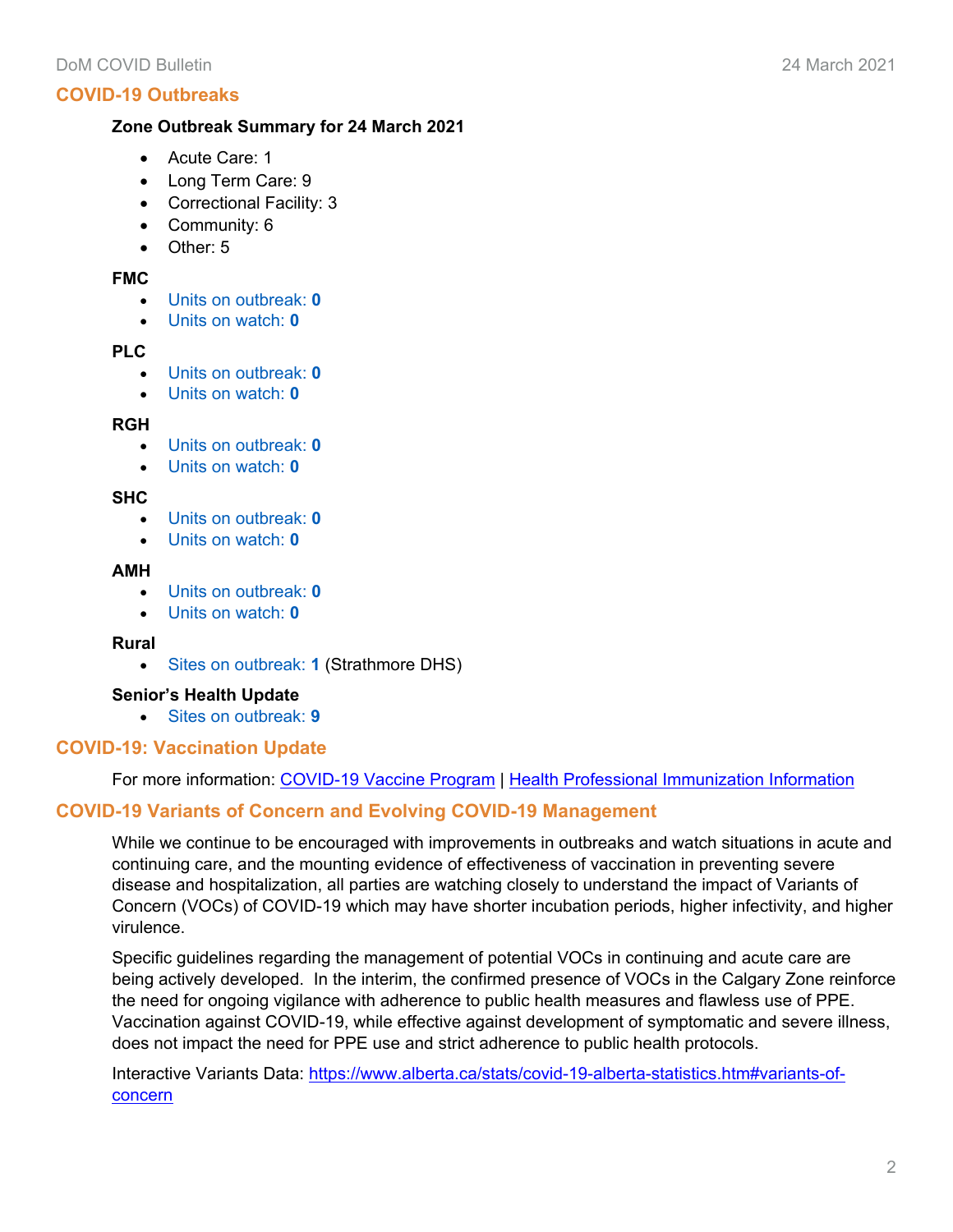## **Involvement of IPC in Clearing Isolation Precautions for COVID-19**

In the previous context of multiple outbreaks of COVID-19, FMC leadership had asked for the involvement of IPC practitioners in clearing all precautions for COVID-19. Going forward, IPC remains available for consultation if there is any uncertainty regarding clearance of these precautions, but this decision may now be made by the Most Responsible Health Practitioner / Attending Physician, in collaboration with another regulated health professional such as the Unit Manager or Charge Nurse.

IPC should still be consulted if there is any uncertainty related to immunosuppression of the patient (which may lengthen the recommended duration of precautions), COVID-19 risk factors, or possible contact with a COVID-19 positive case or outbreak/watch environment. If in doubt, please ask. The unit IPC practitioner can be contact through the unit charge nurse as required.

When clearing isolation requirements for COVID-19, please continue to use the relevant SCM documentation tool ("COVID-19 Discontinue Isolation Precautions"). Uptake of this tool by the medical staff has been excellent, and this is greatly appreciated by unit staff and IPC.

## **COVID-19: New / Updated Resources and Information**

**NEW** Memo: [Upgrade to the AHS online immunization booking tool](https://www.departmentofmedicine.com/meoc/ahs-online-immunization-booking-tool-upgrade.pdf) (3 Mar 2021)

**NEW** [Memo: Expanding Second Dose COVID-19 Immunization Window](https://www.departmentofmedicine.com/meoc/covid-expanding-second-dose-immunization-window.pdf) (3 Mar 2021)

**NEW** [Memo: AHS extending PPE ordering option](https://www.albertahealthservices.ca/assets/info/ppih/if-ppih-covid-19-memo-ppe-deadline-extension.pdf) (3 Mar 2021)

**NEW** Recalcitrant Patient Data Collection and Collation Process (4 Mar 2021)

- [Flowchart](https://www.departmentofmedicine.com/meoc/recalcitrant-data-reporting-process.pdf)
- [Memo: Recalcitrant Patient Data Collection and Collation Process](https://www.departmentofmedicine.com/meoc/covid-data-tracking-recalcitrant-patients.pdf)
- [Secure Isolation Patients Tracking Spreadsheet](https://www.departmentofmedicine.com/meoc/secure-isolation-patients-tracking-spreadsheet.xlsx)

**UPDATED** [Use of N95 Masks in MRI](https://www.departmentofmedicine.com/meoc/covid-n95-recommendations-mri.pdf) (Mar 4 2021)

**NEW** [Memo: Rollout of Phase 2A and AstraZeneca](https://www.departmentofmedicine.com/meoc/phase-2a-astrazeneca.pdf) (5 Mar 2021)

**UPDATED** [Accepted Cleaning Terms and Definition List](https://www.albertahealthservices.ca/assets/healthinfo/ipc/hi-ipc-cleaning-accepted-terms-and-definitions.pdf) (8 Mar 2021)

**UPDATED** [Acute Care COVID-19 Expanded Testing Algorithm](https://www.albertahealthservices.ca/assets/info/ppih/if-ppih-covid-19-expanded-testing.pdf) (8 Mar 2021)

**NEW** [Bamlanivimab Key Messages and Background Information](https://www.departmentofmedicine.com/meoc/bamlanivimab-key-messages-background-information.pdf) (8 Mar 2021)

**NEW** [BMJ study on mortality risk associated with the "UK variant"](https://www.departmentofmedicine.com/meoc/covid-mortality-patients-infected-uk-variant.pdf) (9 Mar 2021)

**NEW** [COVID-19 Variants of Concern FAQ](https://www.departmentofmedicine.com/meoc/covid-variants-of-concern-faq.pdf) (Mar 10 2021)

**UPDATED** [Recommendations for Management of COVID-19 Variant of Concern Cases and Close](https://www.departmentofmedicine.com/meoc/covid-recommendations-voc-cases-close-contacts-acute-care.pdf)  [Contacts in Acute Care](https://www.departmentofmedicine.com/meoc/covid-recommendations-voc-cases-close-contacts-acute-care.pdf) (15 Mar 2021)

**UPDATED** [IPC Resources for Resuming Ambulatory Care Clinics](https://www.albertahealthservices.ca/assets/healthinfo/ipc/hi-ipc-resuming-ambul-care-clncs-z0.pdf) during COVID-19 Pandemic (16 Mar 2021)

**NEW** [Reporting COVID-19 variant of concern test results](https://www.departmentofmedicine.com/meoc/covid-apl-bulletin-reporting-voc-test-results.pdf) (17 Mar 2021)

**UPDATED** [Compassionate Exemptions from Quarantine](https://www.albertahealthservices.ca/topics/Page17252.aspx) (website, 17 Mar 2021)

**UPDATED** Immunization FAQ – [for Community Physicians](https://albertahealthservices.ca/assets/info/ppih/if-ppih-covid-19-primary-care-faq.pdf) (18 Mar 2021)

**NEW** [Memo: COVID-19 Immunization Phase 2C Eligibility Details](https://www.departmentofmedicine.com/meoc/vaccine-phase-2c-eligibility-details.pdf) (19 Mar 2021)

**UPDATED** [COVID-19 Scientific Advisory Group Rapid Evidence Report](https://www.albertahealthservices.ca/assets/info/ppih/if-ppih-covid-19-sag-double-masking-improved-fit-rapid-review.pdf) (19 Mar 2021)

**UPDATED** COVID-19 Vaccination / Vaccines

• [Immunization Program Standards Manual](https://insite.albertahealthservices.ca/cdc/Page11322.aspx) (website, 10 Mar 2021)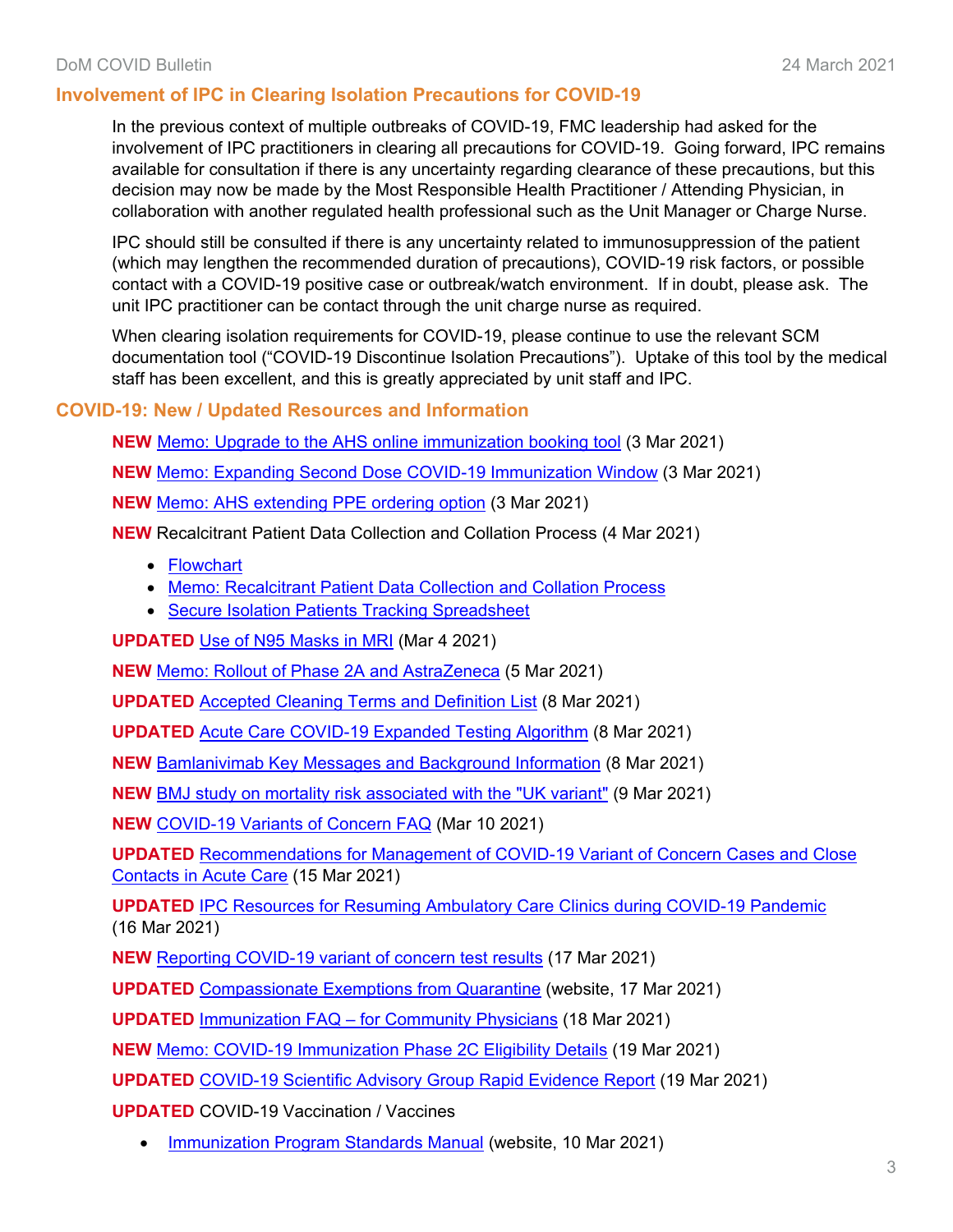- [AHS COVID-19 Vaccine Waste Mitigation Strategy](https://www.albertahealthservices.ca/assets/info/ppih/if-ppih-covid-19-vaccine-waste-mitigation-strategy.pdf) (17 Mar 2021)
- [Vaccine Sequencing for Healthcare Workers](https://www.albertahealthservices.ca/topics/page17366.aspx) (website, 23 Mar 2021)

**UPDATED** [Back to School During COVID-19 FAQ](https://www.albertahealthservices.ca/assets/info/ppih/if-ppih-covid-19-sch-back-school-covid-19-faq.pdf) (19 Mar 2021)

**UPDATED** Commitment to Comfort: Ease Patient Anxiety Before, During & After Immunizations (15 Mar 2021)

- [Orientation](https://www.albertahealthservices.ca/assets/info/ppih/if-ppih-covid-19-commitment-comfort-vaccine-orientation.pdf)
- [Summary](https://www.albertahealthservices.ca/assets/info/ppih/if-ppih-covid-19-commitment-comfort-vaccine-summary.pdf)
- [Client Summary](https://www.albertahealthservices.ca/assets/info/ppih/if-ppih-covid-19-commitment-comfort-vaccine-client-summary.pdf)
- [Numbing Cream](https://www.albertahealthservices.ca/assets/info/ppih/if-ppih-covid-19-commitment-comfort-vaccine-numming-cream.pdf)
- [Use Positive Language](https://www.albertahealthservices.ca/assets/info/ppih/if-ppih-covid-19-commitment-comfort-vaccine-positive-language-immunizers.pdf)

**NEW** [Human Factors Guidance forCovid-19 Signage Blindness](https://insite.albertahealthservices.ca/main/assets/tls/ep/tls-ep-covid-19-signage-blindness.pdf) (21 Mar 2021)

**UPDATED** [IPC Resources for Emergency Department Waiting Areas During the COVID-19 Pandemic](https://www.albertahealthservices.ca/assets/healthinfo/ipc/hi-ipc-covid-res-emerg-waiting-areas-infsht.pdf) (22 Mar 2021)

**UPDATED** [Department Standard Operating Procedure COVID-19](https://insite.albertahealthservices.ca/cdc/Page25403.aspx) (website, 23 Mar 2021)

## **Physician Wellness**

A short video for self-reflection:



## **COVID-19 Research Trials**

## **Medical Mask vs [N95 Respirators](http://www.departmentofmedicine.com/meoc/medical_mask_vs_n95_mask_study_healthcare_worker_info_sheet_sept_30_2020.pdf) Study**

#### **Why enroll in this study?**

- There are shortages of medical masks and N95 respirators worldwide.
- A randomized trial at McMaster found there was no significant difference in coronavirus infection rates among nurses wearing N95 respirators compared to medical masks.
- This national study will evaluate the use of medical masks vs N95 respirators for routine care of COVID patients.

## **What will my responsibilities be if I take part in this study?**

- Answer brief baseline questionnaire.
- Have baseline and end of study blood samples taken for antibody testing.
- Weekly text prompts for 10 weeks (regarding your adherence to hand hygiene and mask use and to report any signs and symptoms of COVID-19).